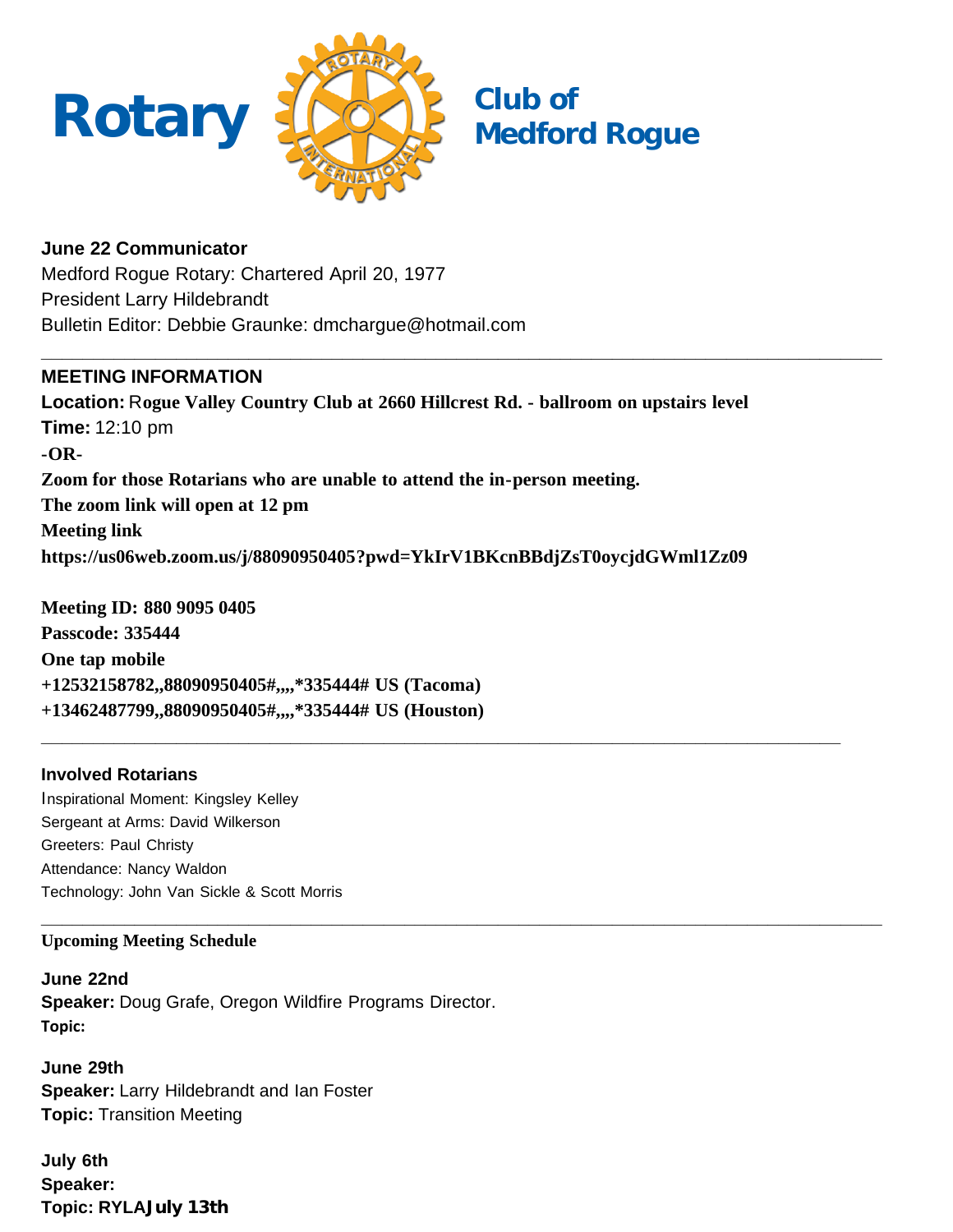**Topic: Fellowship Event6-8 p.m. Pickleball Tournament Volunteer Thank you and Club Fellowship Celebration**.

Hosted by Cheryl & Bruce 3285 Larue Drive, Medford. Pickleball Tournament Volunteers eat and drink free. Food truck available; BYOB. RSVP to Joy Marshall 541-200-4883 or [Joymarshall30@gmail.com](https://www.dacdb.com/Ezbulletin2/Joymarshall30@gmail.com) **July 22nd NO MEETING**

#### **July 27th Speaker:** Sally Buck's daughter Abbey **Topic**: Rotary Int'l Student Exchange Program

Meeting schedules can be found on our new website. [Click Here](https://medfordrogue.org/)

# **Fellowship Events:**

**June 24-26 Pickleball Tournament** at Fichtner-Mainwaring Park. No RSVP needed – just come support our Club's only fundraiser!

**\_\_\_\_\_\_\_\_\_\_\_\_\_\_\_\_\_\_\_\_\_\_\_\_\_\_\_\_\_\_\_\_\_\_\_\_\_\_\_\_\_\_\_\_\_\_\_\_\_\_\_\_\_\_\_\_\_\_\_\_\_\_\_\_\_\_\_\_\_\_\_\_\_\_\_\_\_\_\_\_\_\_**

**July 13 6-8 p.m. Pickleball Tournament Volunteer Thank you and Club Fellowship Celebration**. Hosted by Cheryl & Bruce 3285 Larue Drive, Medford. Pickleball Tournament Volunteers eat and drink free. Food truck available; BYOB. RSVP to Joy Marshall 541-200-4883 or [Joymarshall30@gmail.com](https://www.dacdb.com/Ezbulletin2/Joymarshall30@gmail.com)

**July 21 5:30-8 p.m. All Rotarian Picnic.** Butler Bandshell in Lithia Park. Bring your own food, beverage, blankets or chairs; no alcohol or animals permitted in the park. Friends, family, Rotaract, Interact, RYLA students, all are welcome as we enjoy the Ashland City Band Summer Concert (pre-concert groups perform starting at 6:15 p.m. with the City Band performing at 7 p.m.). Meet at the Rotary Canopy at the northeast corner near Winburn Way.

**August 13 10-3 p.m. Lake of the Woods Social.** Tour Camp DeBoer located on the shores of Lake of the Woods. Meet there (or carpool) by 10:00 a.m. for a tour given by our very own Club member, Sid DeBoer. Then grab a boat ride over to one of the historic houses on the lake. Boxed lunch (sandwich, chips, pickle, cookie) and drinks provided \$15. Enjoy an afternoon touring the houses, sitting by the lake, or playing in the water. Friends and family welcome. Limited to 30 people. RSVP to Kellie Hill 541-951-5564 or [hill.kelliej@gmail.com](mailto:hill.kelliej@gmail.com).

**September 17 5:00-7:30 p.m. Thrift Store Date Night.** Bring your date to the first Rotary Thrift Store Date Night from at Dunbar Farms, 2881 Hillcrest Road in Medford. PRIZES will be awarded!

**Concept**: On your honor, spend no more than \$20 at your favorite Thrift Store(s) to create the best outfit in one of the following 5 categories:

- 1. Bargain Bin (the most outfit pieces for the lowest price)
- 2. Star Athlete ("*THE*" highly skilled at any activity; showcase your favorite sport or athlete)
- 3. Prom King and/or Prom Queen (relive your high school days . . . or at least your high school dreams)
- 4. Oldie but Goodie (the one that takes you back in time)
- 5. Vegas Lot Lizard (a little sexy, a lot trashy, maybe even missing teeth . . . but still make'n rent)

### **Rules**:

- 1. Spend no more than \$20 at your favorite Thrift Store(s).
- 2. Must buy the main clothing items dress/pants/skirt/shirt/sweater/jacket.
- 3. Any accessories also count in the budget hats/scarfs/ties/belts
- 4. Thrift Store clothing articles count only if we can see them (please use your own under garments).
- 5. Additional items not from a thrift store can be used but . . . will not count toward Bargain Bin category and defeats the purpose of the event.
- 6. In case of a tie, the person with the most outfit pieces within the allotted budget from a thrift store wins.
- 7. We are out to shine in all our fabulous glory and make a statement throughout the night. Have fun making an extravagant outfit that will possibly be used as blackmail later in life.

Check out Dunbar Farms [menu here](mailto:https://www.dunbarfarms.com/menu) – beer, wine, non-alcoholic beverages, soup, salad, chef plates, wood-fired pizza and weekly special entrée.

**\_\_\_\_\_\_\_\_\_\_\_\_\_\_\_\_\_\_\_\_\_\_\_\_\_\_\_\_\_\_\_\_\_\_\_\_\_\_\_\_\_\_\_\_\_\_\_\_\_\_\_\_\_\_\_\_\_\_\_\_\_\_\_\_\_\_\_\_\_\_\_\_\_\_\_\_\_\_**

No RSVP needed. Friends, family, and those too shy to dress up are welcome.